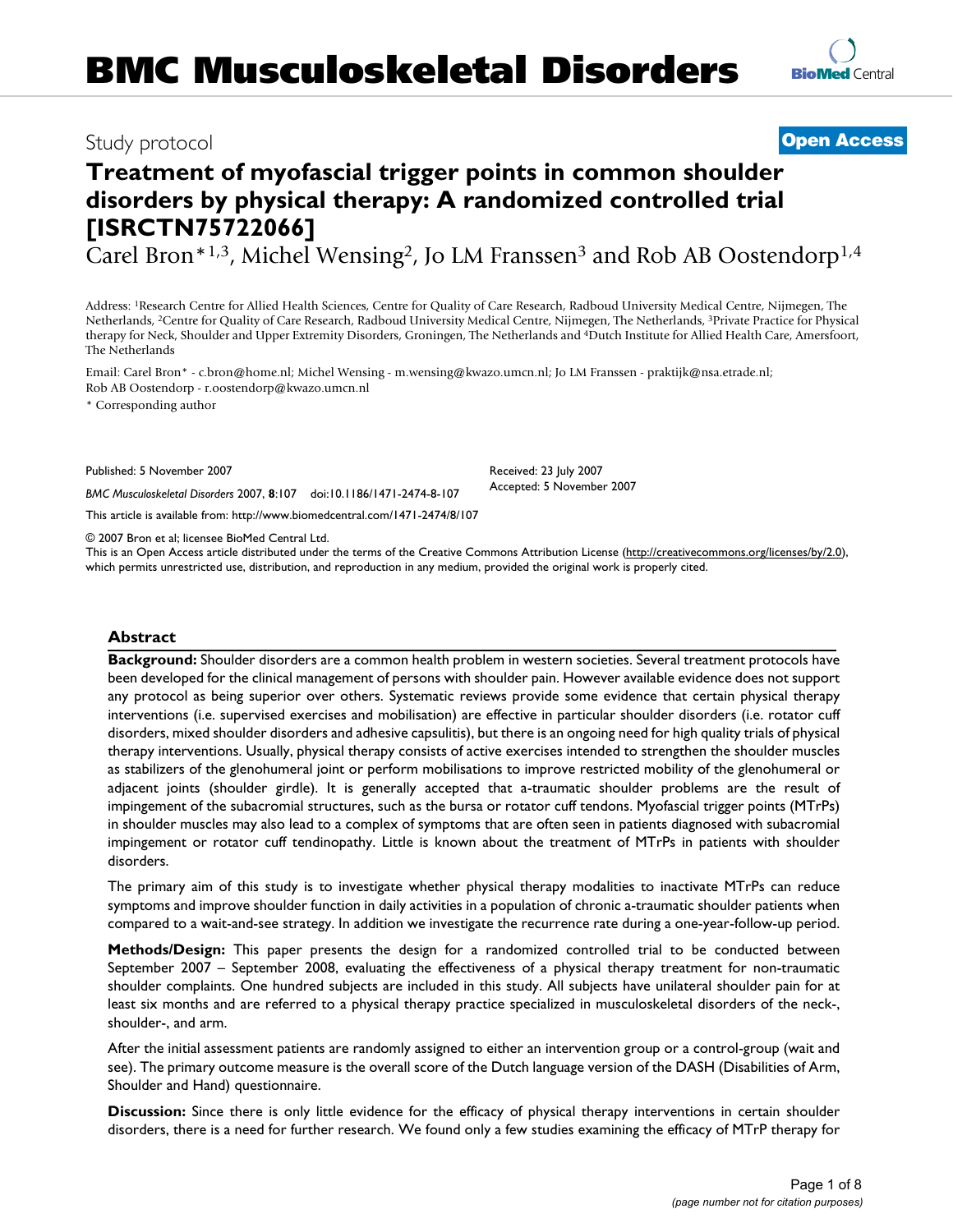shoulder disorders. Therefore we will perform a randomised clinical trial of the effect of physical therapy interventions aimed to inactivate MTrPs, on pain and impairment in shoulder function in a population of chronic a-traumatic shoulder patients. We opted for an intervention strategy that best reflects daily practice. Manual high velocity thrust techniques and dry-needling are excluded. Because in most physical therapy interventions, blinding of the patient and the therapist is not possible, we will perform a randomised, controlled and observer-blinded study.

**Trial Registration:** This randomized clinical trial is registered at current controlled trials ISRCTN75722066.

# **Background**

Shoulder pain is a common health problem in western societies. There are substantial differences in reported prevalence in the general population. The one-year prevalence of shoulder disorders has been reported to range from 20% to 50%. This wide range is strongly influenced for example by the definition of shoulder disorders, including or excluding limited motion, age, gender and anatomic area [1-3]. Of all shoulder patients who attend primary care physicians 50% recover within 6 months, meaning they do not seek any medical help after the first episode[1,4-6]. Chronicity and recurrence of symptoms are common [7,8]. According to the guidelines of the Dutch College of General Practioners [9], the recommended management of shoulder symptoms starts with educational information about the natural course of shoulder pain combined with the advise to avoid irritating and loading activities. The use of analgesics or NSAIDs is recommended for the first two weeks. When no recovery occurs within two weeks, subacromial or intra-articular injection therapy with corticosteroids are administered and eventually repeated. Finally, physical therapy is only recommended after a 6-week period when there are functional limitations (specifically an activating and time-contingent approach). International guidelines for shoulder pain, including the Clinical Guideline of Shoulder pain of the American Academy of Orthopaedic Surgeons [10] and the Shoulder Guideline of the New Zealand Guidelines Group[11] differ more or less from the Dutch guidelines in classification, recommended interventions and timeline, and order of interventions. Scientific evidence from randomized clinical trials, meta-analyses or systematic reviews for either the efficacy of multimodal rehabilitation, injection therapy, medication, surgery or physical therapy or the order of application of commonly used therapies is lacking [12-16].

An alternative approach to the management of persons with shoulder problems consists of a treatment aimed at inactivating MTrPs and eliminating factors that perpetuate them. MTrPs may be inactivated by manual techniques (such as compression on the trigger point or other massage techniques), cooling the skin with ethyl chloride spray or with ice-cubes followed by stretching of the involved muscle, trigger point needling using an acupuncture needle, or injection with local anaesthetics or Botulinum toxin, followed by ergonomic advises, active exercises, postural correction, and relaxation (with or without biofeedback)[17,18]. Over the years, MTrPs are increasingly accepted in the medical literature. Clinical, histological, biochemical and electrophysiological research has provided biological plausibility for the existence of MTrPs [19-24].

MTrPs are defined as exquisitely tender spots in discrete taut bands of hardened muscle that produce symptoms [25,26]. A previous study showed that MTrPs can be detected reliably by trained physiotherapists [27]. Palpation is still the only reliable method to diagnose myofascial pain clinically. In reviews addressing the efficacy of interventions in shoulder patients, MTrP therapy and myofascial pain are rarely mentioned [15]. However, some published case studies suggest that treatment of MTrPs in shoulder patients may be beneficial [28-31].

The primary aim of this study is to investigate the effectiveness of inactivation of MTrPs in shoulder muscles by physical therapy on symptoms and functioning of the shoulder in daily activities in a population of chronic atraumatic shoulder patients when compared to a waitand-see strategy. In addition, we investigate the recurrence rate during a one-year-follow-up period.

# **Methods/Design**

An examiner-blinded randomized controlled trial will be conducted, which has been approved by the ethics committee of the Radboud University Nijmegen Medical Centre, the Netherlands [CMO 2007/022].

# *Participants/Study sample*

Between September 2007 and September 2008, all consecutive patients referred to a physical therapy practice specialized in the treatment of individuals with musculoskeletal disorders of the neck, shoulder and arm are potential study participants. The referring physicians include general practioners, orthopaedic surgeons, neurologists and physiatrists. Patients are eligible if they have unilateral shoulder complaints (described as pain felt in the shoulder or upper arm) for at least six months. The patients present with persistent shoulder pain that has not spontaneously recovered. The patients are between 18 and 65 years old. Because the questionnaires are in the Dutch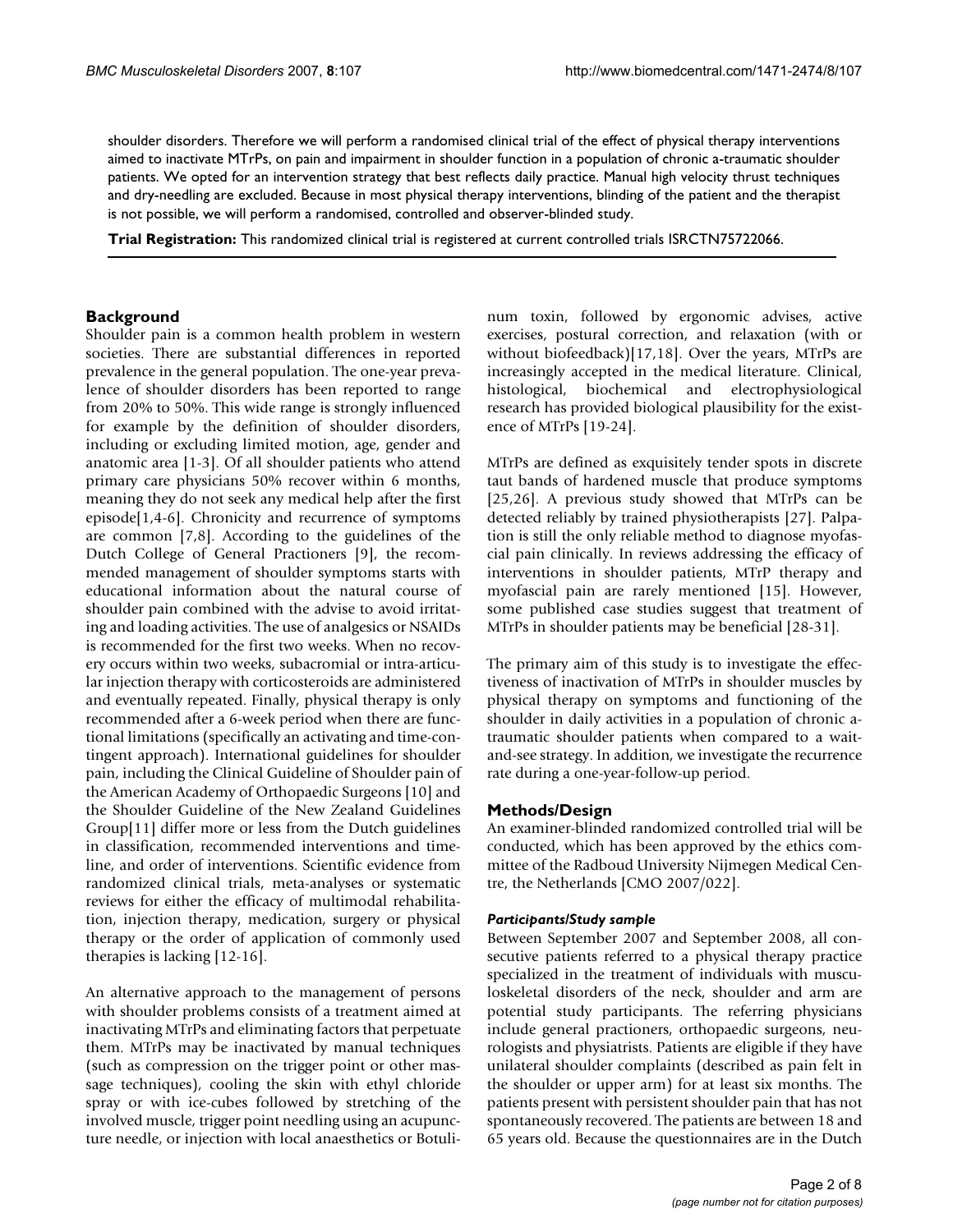language, subjects must understand written and verbal Dutch. Patients who have been diagnosed (prior to the referral) with shoulder instability, shoulder fractures, systemic diseases (such as rheumatoid arthritis, Reiter's syndrome, diabetes), or who's medical history or examination suggests neurological diseases, or other severe medical or psychiatric disorders will be excluded from the study. The project leader will check all the available information from referral letters, additional information from the general practitioner and from the patients. All eligible patients will be informed of the study and will be invited to participate. Patients who are willing to participate will be asked to review and sign the written informed consent.

### *Measurements*

Before randomization, all participants will be assessed during an individual baseline test session. They will complete a battery of questionnaires and tests, determining data on social, demographic, and physical factors, and baseline values for the outcome measures. In addition, subjects will complete the DASH, RAND-36-dutch language version, and passive range of motion tests of the shoulder (PROM). During the initial assessment, MTrPs will be identified, based on compression-produced pain that is recognized by patients as their own shoulder pain. If no MTrPs are detected, the subjects will be excluded from the study. All measurements will be performed by the same independent observer, who is not employed by the physical therapy practice (This is to create optimal blinding of the observer, who is now not able to recognise the subjects). The observer is trained in identifying MTrPs and has several years of clinical experience in MTrP therapy. The observer participated in a former reliability study of MTrP palpation. The baseline measurements will be at T0, the second measurement (T1) will be 6 weeks after the first assessment session, the third (T2) will be 12 weeks after the first assessment session. All measurements [see box 1] will be performed outside the physical therapy practice to assure that the observer will not recognise any of the study participants when they come to the physical therapy practice for their treatment. After this first assessment, the patients will be randomly assigned to one of two groups: the intervention group or the control group. The patients in the control group will stay on the waiting list and will not receive any treatment. They are allowed to use over-the-counter painkillers during this 12-week period. After 6 weeks and 12 weeks, respectively, they will be examined by the same blinded observer. After 12 weeks they will receive the same physical therapy program as the experimental group [see Figure 1]. The initial trial ends after 12 weeks, but 6 months and 12 months after the start of the experimental intervention shoulder function of the subjects will be re-evaluated with the DASH-Dutch language version.

#### *Intervention*

The patients in the intervention group will be treated by a physical therapist once a week for a maximum period of 12 weeks. All participating physiotherapists are experienced in treating patients with long-lasting shoulder symptoms and patients with MTrPs and myofascial pain, especially in the upper part of the body. They are trained and skilled in the identification of MTrPs and received a certification in manual trigger point therapy. The treatment starts with inactivation of the active (pain producing) MTrPs by using manual techniques (compression on the trigger point, manual stretching of the trigger point area and the taut band) combined with "intermittent cold application by using ice-cubes followed by stretching the muscle" according to Travell [32] to further inactivate the MTrPs. Manual pressure will decrease the sensitivity of the painful nodule in the muscle while other massage technique will mobilize and stretch the contracted muscle fibres. The application of the ice-cubes has a desensitizing effect, and makes it easier to stretch shoulder muscles. Each treatment session will end with a heat application to increase the circulation of the involved muscles.

Patients will be advised to do stretching exercises and will be taught to perform these correctly by means of surfaceelectromyography-assisted stretching[33,34]. Furthermore they will be advised to perform relaxation exercises, and to applyheat (like a hot shower, hot packs) several times (at least twice) a day. If there is abnormal measurable higher electromyographic activity in the upper trapezius muscle (measured by surface Electromyography (sEMG) using a Myomed 932 [Enraf Nonius, Delft, the Netherlands]) during standing and/or sitting [35], relaxation exercises will be performed using a portable myofeedback device (Myotrac I, Thought Technology, Quebec, Canada). Abnormal sEMG activity is defined as a constantly measured value above 1%–5% of the maximally voluntary contraction [36-39], which is in general above 10 microvolt, during several minutes and the patient is not able to relax the muscle spontaneously or on request. Finally, all patients will receive ergonomic recommendations, andinstructions to assume and maintain "good" posture [40,41]. Manual high velocity thrust techniques of the cervical spine and the shoulder and dry needling are excluded from the treatment protocol, because not all participating physical therapists are skilled to perform these techniques. The content of each session may vary as it depends on the findings during the first treatment session and the results of the previous treatment sessions. Thus, there are differences in the content of the individual treatments, but within the limits of the treatment protocol.

### *Stoprule*

The treatment ceases when the patient is completely symptom-free or the patient and the therapist agree that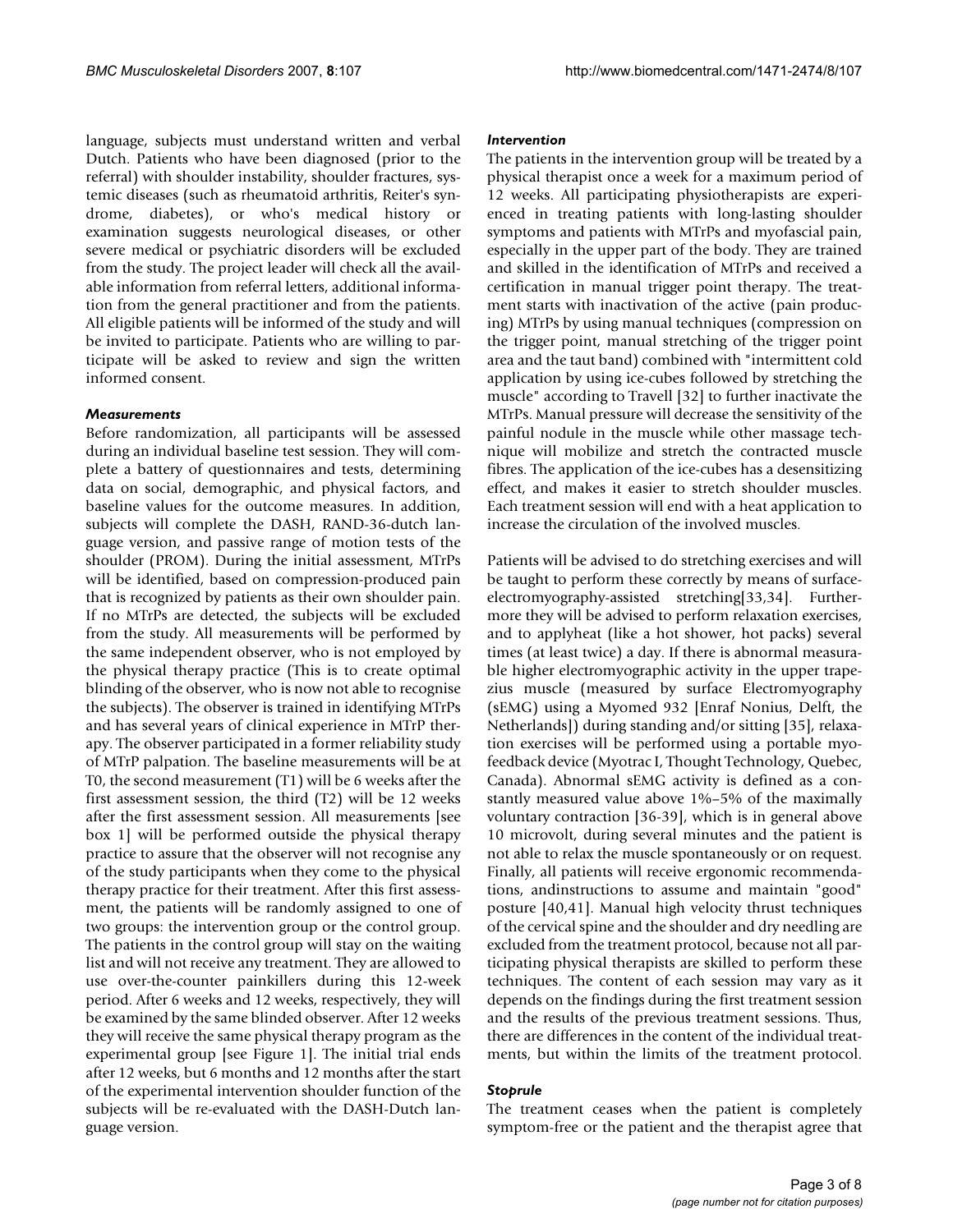

#### **Figure 1** recruitment and experimental plan.

treatment will not further benefit the patient, although their participation in the study will prolong. If patients decide that they no longer wish to participate in the study they are free to withdraw from the study at any moment.

# *Control of intervention integrity*

To enhance the integrity of this complex intervention, every week all participating physical therapists will discuss the content of each therapy session with the researcher (CB) without mentioning names or other information which will assure the blinding of the independent researcher (CB). After 6 and 12 weeks, the patients of the intervention group will interviewed about the content of the received treatment sessions to assure that all patients will be treated according to the protocol. If patients are not treated according to the protocol, they will be identified and participation may be discontinued.

# *Expectations regarding treatment outcome*

At the start of the trial (T0) both the patients and physical therapists will complete a questionnaire regarding the anticipated treatment outcome.

# *Setting*

The study will be conducted in a physical therapy practice specialized in management of persons with musculoskeletal disorders of the neck, shoulder and arm. After randomisation every patient assigned to the experimental group will be treated by the same physical therapist.

# *Objectives*

In the current study we will test the following hypothesis (H0).

A physical therapy treatment to inactivate MTrPs within a three months' period is as effective as a "wait and see" approach of patients with chronic shoulder complaints in a three month period.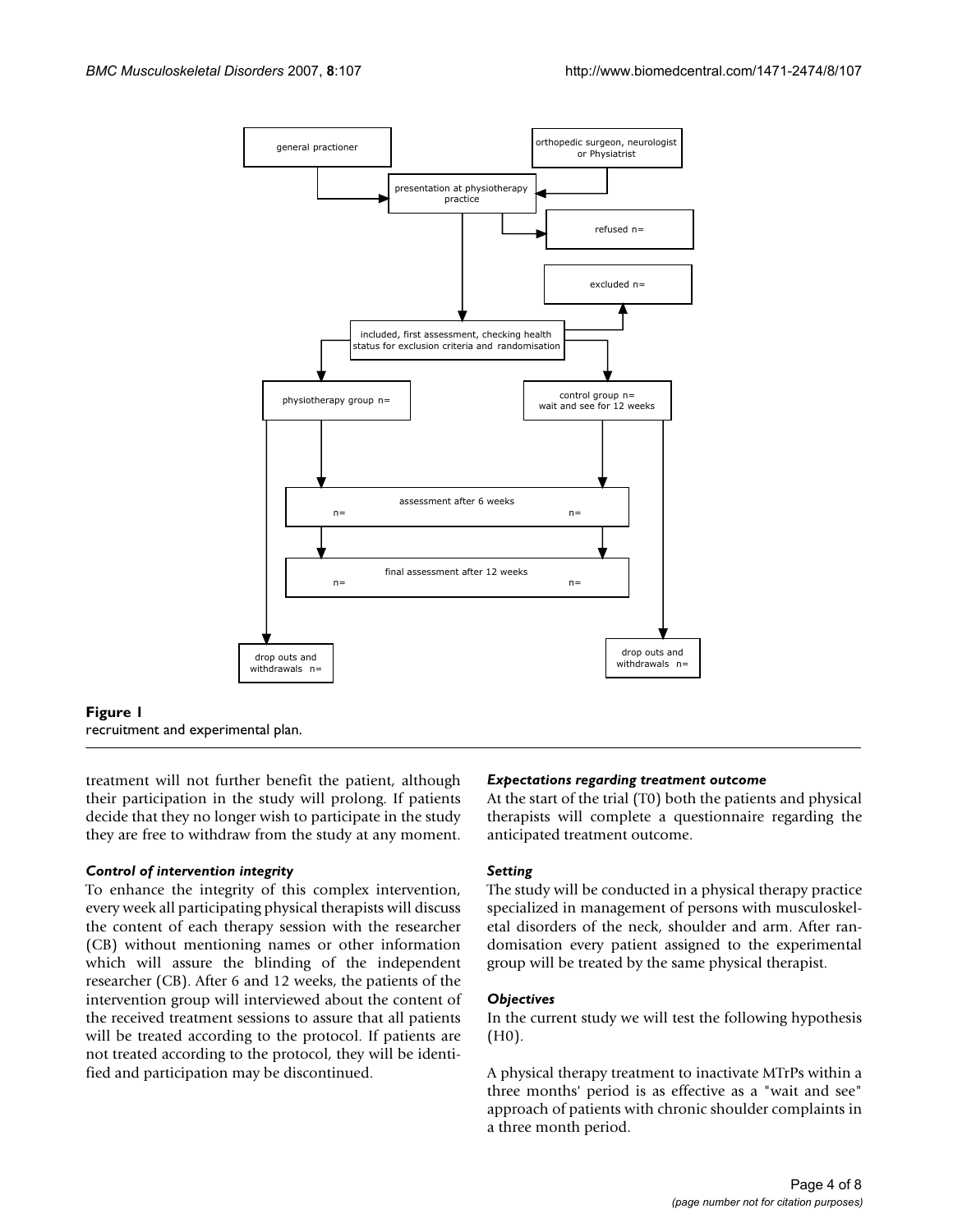### *Population characteristics*

• To identify potential confounding factors, demographic information for all subjects will be collected including age, gender, education, occupation, sports and leisure activities, duration of the complaints, and type of onset, among others.

• The Dutch language version of the RAND-36 item Health Survey will be used for base line characteristics of the study population. The RAND-36, which is almost identical to the MOS SF-36 [42], scores the functional status and quality of life and is widely used for screening health status in medical, social and epidemiological research. The RAND-36 consists of 36 items divided into 8 subscales concerning physical functioning, role limitations due to physical health, role limitations due to emotional problems, energy and fatigue, emotional wellbeing, social functioning, pain, general health perception and health change. This questionnaire is considered to be a reliable instrument for comparing groups (internal consistency Cronbach's alpha > 0.70). The test-retest stability is sufficient (0.58 – 0.82) and the questionnaire is responsive when scoring after at least 4 weeks. The construct validity was estimated by comparing the RAND-36 with other Health questionnaires (like the Nottingham Health Profile [NHP] and the Groninger Activities Restriction Scale [GARS]. There are significant correlations between the subscales of the RAND-36 and the subscales of the NHP (correlation coefficient 0.42 – 0.69). The correlation coefficient between the subscale physical functioning and the GARS is 0.65. A higher score (maximum is 100 points) defines a more favourable health status.

• The Beck Depression Inventory (BDI) is used to discriminate between patients with major depression and those without or with minor depressive feelings. The BDI is included because depression may be a confounding factor. The BDI is widely accepted and used in clinical and experimental research and its predictive value is rated as good. A BDI-score equally or higher than 21 indicates a major depression (specificity 78.4%) [43].

### *Outcomes*

The following outcome parameters will be used:

### *Primary*

The overall score of the DASH (Disability of Arm Shoulder and Hand) questionnaire – Dutch language version will be used as the primary outcome measure. The DASH is a multidimensional (physical, emotional and social) 30 item self-report measure focussing on physical function pain and other symptoms. At least 27 of the 30 items must be completed for a score to be calculated. The assigned values for all completed responses are simply summed and averaged. This value is then transformed to a score out of 100 by subtracting one and multiplying by 25. The transformation is done to make the score easier to compare to other measures using a 0–100 scale. A higher score indicates greater disability.

DASH disability/sympton score = 
$$
\frac{[(\text{sum of n responses})-1]}{n} \times 25
$$

where n is equal to the number of completed responses.

Scoring is on a 5-point Likert scale from no difficulty (0 points) to very difficult (5 points). The range of the total score is from 0 to 100, where 0 means no symptoms (pain, tingling, weakness or stiffness) and no difficulty in performing daily activities, while 100 means extreme, severe symptoms and unable to perform any daily activity. Content and face validity of the DASH were confirmed by a variety of experts of the American Academy of Orthopaedic Surgeons (AAOS), the council of Musculoskeletal Speciality Societies (COMSS) and the institute for Work and Health (Toronto, Ontario, Canada) throughout the development process [44].

Its internal consistency was excellent (Cronbach's alpha = 0.96) during field-testing. The test-retest reliability was excellent (ICC<sub>2.1</sub> = 0.92 and 0.96) in two studies [45,46] and satisfactory in one study (Pearson 0.98 and kappa 0.67). The minimal detectable Change (MDC) was calculated in a population of 172 patients with several upper limb disorders (Osteoarthritis, Carpal Tunnel syndrome, Rotator Cuff syndrome, Rheumatoid Arthritis and Tennis Elbow) [47]. The Minimal Detectable Change (MDC) varied between 10.70 (at 90% confidence level) and 12.75 (at 95% confidence level). The DASH demonstrated to be a responsive questionnaire.

The inter- and intra-observer reliability is good to excellent (intra-observer reliability Pearson r = 0.96 to 0.98; ICC = 0.91 to 0.96; Inter-observer agreement Cohen's kappa = 0.79).

The construct validity was estimated by comparing the DASH to several other questionnaires. The correlation with other instruments like the SPADI (Shoulder Pain and Disability Index) is good (Pearson's r = 0.82 to 0.88). The DASH questionnaire is one of the best among 16 other questionnaires for shoulder symptoms [48].

#### *Secondary*

An independent examiner will perform the following tests.

• The total number of shoulder muscles with MTrPs will be counted and compared to the baseline measurement findings.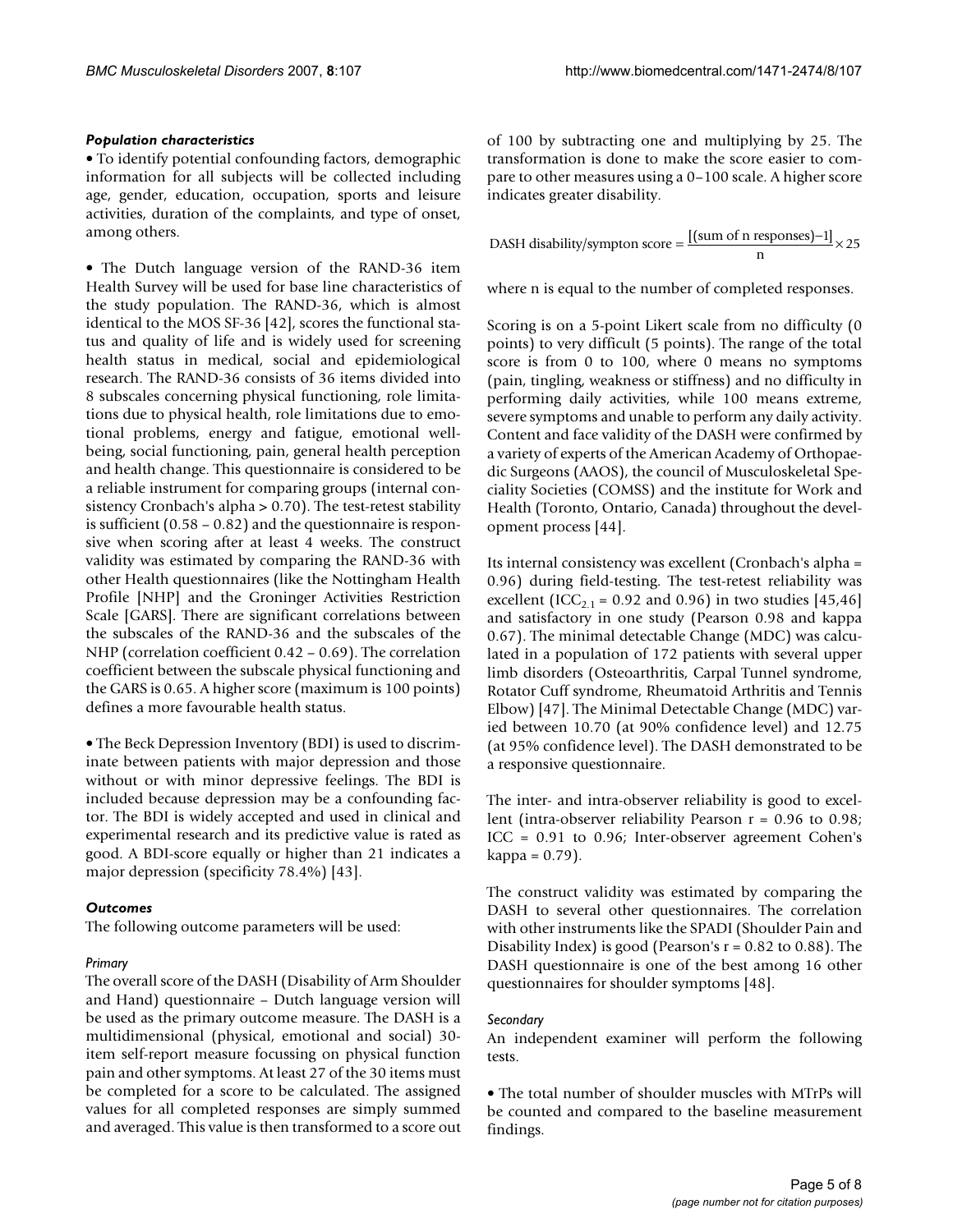• Passive range of motion of the shoulder will be measured by an handheld digital inclinometer (The Saunders group Inc, Chaska, MN). The range of motion of the nonpainful shoulder will be used as reference [49,49,50]. Because the normal range of motion differs from one individual to another, we focus on improvement of limited range of motion during the experiment (both experimental group and control group).

 For the measurement of passive external rotation, the patient is in a supine position, with the shoulder in 0° of abduction and rotation, the elbow flexed at 90° and the forearm in a neutral position. This position is defined as the position of 0°. The observer then performs external rotation until pain limits the range of motion or the extreme of the range is reached. The inclinometer is placed against the volar side of the forearm. This range of motion is recorded in degrees. The normal range of motion for external rotation is between 70° and 90°.

 For the measurement of passive glenohumeral abduction, the patient is seated upright, and the position of 0° is defined as the upper arm is in a neutral position. While palpating the lower angle of the scapula with the thumb, the examiner elevates the upper arm of the patient until the scapula begins to rotate or pain limits further motion. The inclinometer is placed against the lateral side of the upper arm near the elbow. The range of motion is recorded in degrees. The normal range of motion is 90°.

 For the measurement of passive elevation (through flexion), the patient is in the supine position with the arm along the side. This position is defined as the position of 0°. The observer than performs elevation until pain limits the range of motion or the extreme of the range is reached. Then the inclinometer is placed against the medial side of the upper arm near the elbow. The range of motion is recorded in degrees. The normal range of motion is between 165° and 180°

 For the measurement of internal rotation the patient is in a prone position. The shoulder is 90° abduction, and the forearm is in neutral position. This position is defined as the position of 0°. The observer than performs internal rotation until pain limits the range of motion or the extreme of the range is reached. The sensor is placed against the volar side of the forearm. The normal range of motion is 70°

 For the measurement of horizontal adduction the patient is in a supine position. The arm is in 90° abduction. This position is defined as the position of 0°. The observer performs adduction, while the arm stays in the vertical plane, until pain limits the range of motion or the extreme of the range is reached. The normal range of motion is 135°

• Finally the total number of treatment sessions will be counted. This is done by an assistant, who is not involved in the study by using the administration-software of the practice [see Table 1].

# *Sample size*

The initial sample size is based on the assumption that the overall score of the primary outcome measure DASH shows a mean improvement of 15 points  $[SD = 22]$  [51].

|  |  |  |  | Table 1: Overview of variables |  |
|--|--|--|--|--------------------------------|--|
|--|--|--|--|--------------------------------|--|

| Variable                                                 | <b>T0 Baseline</b> | TI After 6 wk | T <sub>2</sub> After 12 wk | <b>Measured by</b>               |
|----------------------------------------------------------|--------------------|---------------|----------------------------|----------------------------------|
|                                                          |                    |               |                            |                                  |
| $Age*$                                                   | X                  |               |                            | Interview                        |
| Gender*                                                  | X                  |               |                            | Interview                        |
| Work                                                     | X                  |               |                            | Interview                        |
| Dominant side affected                                   | X                  |               |                            | Interview                        |
| Duration of the complaints*                              | X                  |               |                            | Interview                        |
| <b>DASH DLV</b>                                          | X                  | X             | X                          | Questionnaire                    |
| Use of medication                                        | X                  | X             | X                          | Interview                        |
| Use of other therapy                                     | X                  | X             | X                          | Interview                        |
| Work %                                                   | X                  | X             | X                          | Interview                        |
| <b>Improvement</b> (percentage of perceived improvement) |                    | X             | X                          | Interview                        |
| Number of involved muscles                               | X                  | X             | X                          | Assessment                       |
| No. of treatment sessions                                |                    |               | X                          | Assessment                       |
| Health status for baseline comparison                    | X                  |               |                            | RAND-36 DLV                      |
| Existence and severity of symptoms of depression         | X                  |               |                            | <b>Beck Depression Inventory</b> |
| <b>Shoulder Passive ROM</b>                              | X                  | X             | X                          | Goniometry                       |
| • flexion                                                | X                  | X             | X                          |                                  |
| • abduction                                              | X                  | X             | X                          |                                  |
| • external rotation                                      | X                  | X             | X                          |                                  |
| • internal rotation                                      | X                  | X             | X                          |                                  |
| • cross body adduction                                   | X                  | X             | X                          |                                  |

\*Age, gender and duration of the complaints seem to be important prognostic variables [53].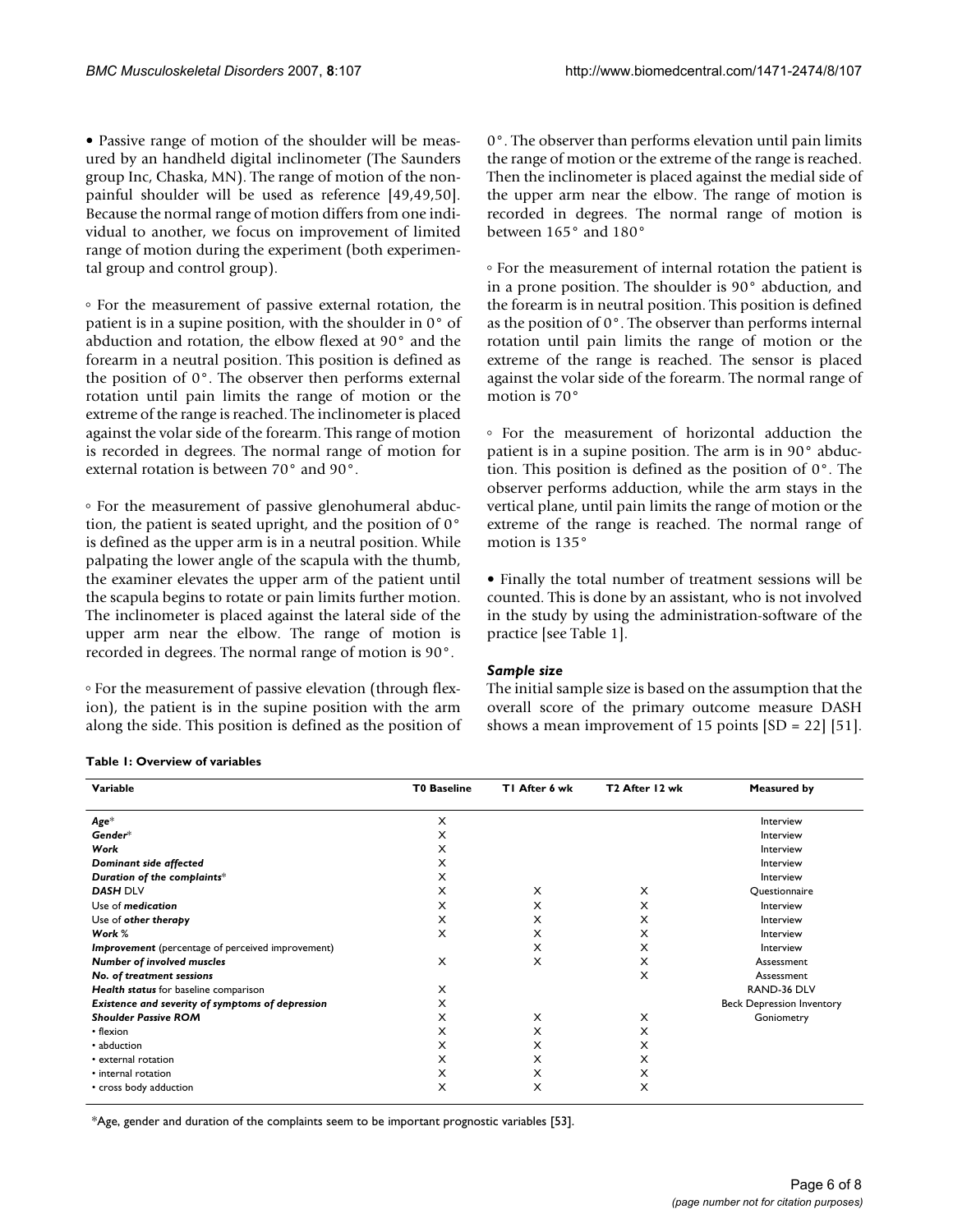To test the null hypothesis of equality of treatment at  $\alpha$  = .05 with 90% power and assuming a uniform dropout rate of 5%, it was calculated that 52 patients in each group would be sufficient.

# *Randomization*

After inclusion the patients will be randomly assigned to either the intervention group or the "wait and see" group. The randomisation will be performed by an assistant not otherwise involved in the study by generating random numbers using computer software. Stratification or blocking strategies will not be used.

# *Informed consent*

The patients will be informed about the study prior to the first assessment and will be asked to give written informed consent.

# *Blinding*

Blinding of the patients or the physical therapists, who are involved in the treatment, is impossible due to the treatment characteristics.

An independent observer will collect baseline data and outcome data. The independent observer is blinded. The successfulness of the blinding procedure will be evaluated by asking the observer to which group she believes the subjects belong.

# *Statistical analysis*

For comparisons of prognostic variables on baseline we will use the Student's t test for continuous variables with normal distribution and the chi-square test for categorical variables or continuous variables with non-normal distribution[52]. For the overall score of the DASH (primary outcome measure) we will use the unpaired t-test for normally distributed data or Mann-Whitney Rank Sum-test for non-normally distributed data to assess the difference between the two groups after the treatments. Regression analyses will be used to include prognostic factors, such as the baseline scores like age, gender and duration of the complaints, in the analyses. All significance levels will be set at p < 0.05. All data will be analysed primarily according to intention-to-treat principle. We will use Sigmastat 3.11 and Systat 12 for windows (Systat Inc. Richmond, California, USA) for the statistical analyses.

# **Discussion**

Since there is little evidence for the efficacy of physical therapy interventions in some shoulder disorders, there is a need for further research. Therefore we will perform a randomised clinical trial dealing with the effect of physical therapy interventions aimed to inactivate MTrPs on pain and impairment in shoulder function in a population of chronic a-traumatic shoulder patients. To the best of our knowledge, few studies of the efficacy of MTrP therapy are published. We choose for an intervention strategy that best reflects daily practice. We excluded manual high velocity thrust techniques and intramuscular MTrP release by dry needling, because these interventions are not commonly used by Dutch physical therapists and not all participating therapists were skilled to perform these techniques at the beginning of the study. In most physical therapy interventions, blinding of the patient and the therapist is not possible. The observers will be blinded for the allocation procedure. The results of this trial will be presented as soon as they are available.

# **Competing interests**

The author(s) declare that they have no competing interests.

# **Authors' contributions**

All authors read, edited and approved the final manuscript. CB is the lead investigator, and developed the design of the study, will carry out data-acquisition, analysis, interpretations, and prepared as primary author the manuscript. MW and RO were responsible for the design, project supervision and writing of the manuscript. JF will assist in carrying out data acquisition and was involved in preparing the study design and in writing the manuscript.

# **Acknowledgements**

The authors like to thank Jan Dommerholt, physical therapist for his assistance and critical analysis of this paper.

# **References**

- Luime JJ, Koes BW, Hendriksen IJ, Burdorf A, Verhagen AP, Miedema HS, Verhaar JA: **[Prevalence and incidence of shoulder pain in](http://www.ncbi.nlm.nih.gov/entrez/query.fcgi?cmd=Retrieve&db=PubMed&dopt=Abstract&list_uids=15163107) [the general population; a systematic review.](http://www.ncbi.nlm.nih.gov/entrez/query.fcgi?cmd=Retrieve&db=PubMed&dopt=Abstract&list_uids=15163107)** *Scand J Rheumatol* 2004, **33:**73-81.
- 2. Bongers PM: **[The cost of shoulder pain at work.](http://www.ncbi.nlm.nih.gov/entrez/query.fcgi?cmd=Retrieve&db=PubMed&dopt=Abstract&list_uids=11154606)** *BMJ* 2001, **322:**64-65.
- 3. Pope DP, Croft PR, Pritchard CM, Silman AJ: **[Prevalence of shoul](http://www.ncbi.nlm.nih.gov/entrez/query.fcgi?cmd=Retrieve&db=PubMed&dopt=Abstract&list_uids=9175931)[der pain in the community: the influence of case definition.](http://www.ncbi.nlm.nih.gov/entrez/query.fcgi?cmd=Retrieve&db=PubMed&dopt=Abstract&list_uids=9175931)** *Ann Rheum Dis* 1997, **56:**308-312.
- 4. Bergman GJD: **Manipulative therapy for shoulder complaints in general practice.** University of Groningen, The Netherlands; 2005.
- 5. van der Windt DA, Koes BW, Boeke AJ, Deville W, de Jong BA, Bouter LM: **[Shoulder disorders in general practice: prognostic](http://www.ncbi.nlm.nih.gov/entrez/query.fcgi?cmd=Retrieve&db=PubMed&dopt=Abstract&list_uids=8917870) [indicators of outcome.](http://www.ncbi.nlm.nih.gov/entrez/query.fcgi?cmd=Retrieve&db=PubMed&dopt=Abstract&list_uids=8917870)** *Br J Gen Pract* 1996, **46:**519-523.
- 6. HSJ P, van GHWV, JSAG S: **Klachten van het bewegingsapparaat in de Nederlandse bevolking. Prevalenties, consequenties en risicogroepen.** Bilthoven, CBS; 2000.
- 7. Mitchell C, Adebajo A, Hay E, Carr A: **[Shoulder pain: diagnosis](http://www.ncbi.nlm.nih.gov/entrez/query.fcgi?cmd=Retrieve&db=PubMed&dopt=Abstract&list_uids=16282408) [and management in primary care.](http://www.ncbi.nlm.nih.gov/entrez/query.fcgi?cmd=Retrieve&db=PubMed&dopt=Abstract&list_uids=16282408)** *BMJ* 2005, **331:**1124-1128.
- 8. Winters JC, Jorritsma W, Groenier KH, Sobel JS, Jong BM, Arendzen HJ: **[Treatment of shoulder complaints in general practice:](http://www.ncbi.nlm.nih.gov/entrez/query.fcgi?cmd=Retrieve&db=PubMed&dopt=Abstract&list_uids=10334751) long term results of a randomised, single blind study com[paring physiotherapy, manipulation, and corticosteroid](http://www.ncbi.nlm.nih.gov/entrez/query.fcgi?cmd=Retrieve&db=PubMed&dopt=Abstract&list_uids=10334751) [injection.](http://www.ncbi.nlm.nih.gov/entrez/query.fcgi?cmd=Retrieve&db=PubMed&dopt=Abstract&list_uids=10334751)** *BMJ* 1999, **318:**1395-1396.
- 9. Winters JC, Jongh AC, van der Windt DAWM, *et al.*: **NHG standaard schouderklachten [Guidelines for Shoulder Complaints of the Dutch College of General Practioners (version 1999).** *Huisarts Wet* 1999, **42:**222-231.
- 10. *Clinical Guideline of Shoulder pain of the American Academy of Orthopaedic Surgeons.* 2001 [[http://www.aaos.org/Research/guidelines/](http://www.aaos.org/Research/guidelines/guide.asp) [guide.asp](http://www.aaos.org/Research/guidelines/guide.asp)<sup>1</sup>.